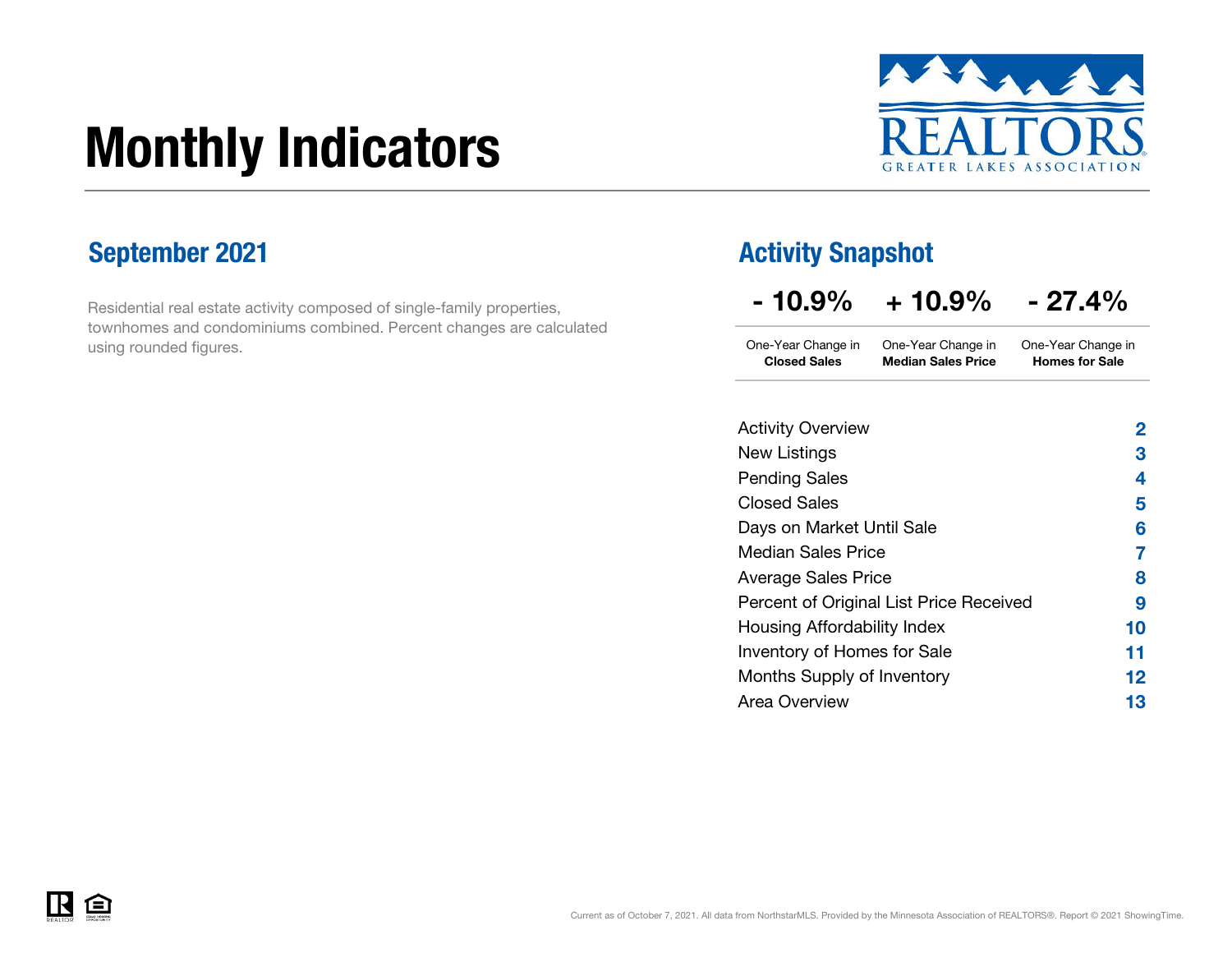### Activity Overview

Key metrics by report month and for year-to-date (YTD) starting from the first of the year.



| <b>Key Metrics</b>           | <b>Historical Sparkbars</b>                                      | $9 - 2020$ | 9-2021    | <b>Percent Change</b> |           | <b>YTD 2020 YTD 2021</b> | Percent Change |
|------------------------------|------------------------------------------------------------------|------------|-----------|-----------------------|-----------|--------------------------|----------------|
| <b>New Listings</b>          | 9-2018<br>9-2019<br>9-2020<br>$9 - 2021$                         | 711        | 622       | $-12.5%$              | 5,936     | 5,529                    | $-6.9%$        |
| <b>Pending Sales</b>         | 9-2018<br>9-2019<br>$9 - 202$                                    | 704        | 591       | $-16.1%$              | 5,132     | 4,647                    | $-9.5%$        |
| <b>Closed Sales</b>          | 9-2018<br>9-2019<br>9-2020<br>$9 - 2021$                         | 717        | 639       | $-10.9%$              | 4,484     | 4,244                    | $-5.4%$        |
| <b>Days on Market</b>        | 9-2018<br>9-2019<br>9-2020<br>$9 - 202$                          | 58         | 29        | $-50.0%$              | 71        | 37                       | $-47.9%$       |
| <b>Median Sales Price</b>    | 9-2018<br>9-2019<br>9-2020<br>$9 - 2021$                         | \$225,000  | \$249,450 | $+10.9%$              | \$214,426 | \$240,000                | $+11.9%$       |
| <b>Avg. Sales Price</b>      | 9-2018<br>9-2019<br>$9 - 2020$<br>$9 - 202$                      | \$268,399  | \$315,173 | $+17.4%$              | \$253,586 | \$292,862                | $+15.5%$       |
| Pct. of Orig. Price Received | <b>TELESCOPE</b><br>$9 - 2018$<br>9-2019<br>9-2020<br>$9 - 2021$ | 97.1%      | 99.3%     | $+2.3%$               | 96.0%     | 99.6%                    | $+3.8%$        |
| <b>Affordability Index</b>   | 9-2018<br>9-2019<br>9-2020<br>$9 - 202$                          | 136        | 120       | $-11.8%$              | 143       | 124                      | $-13.3%$       |
| <b>Homes for Sale</b>        | - I I<br>9-2018<br>9-2019<br>9-2020<br>$9 - 2021$                | 1,337      | 970       | $-27.4%$              |           |                          |                |
| <b>Months Supply</b>         | 9-2018<br>9-2019<br>9-2020<br>9-2021                             | 2.6        | 2.0       | $-23.1%$              |           |                          |                |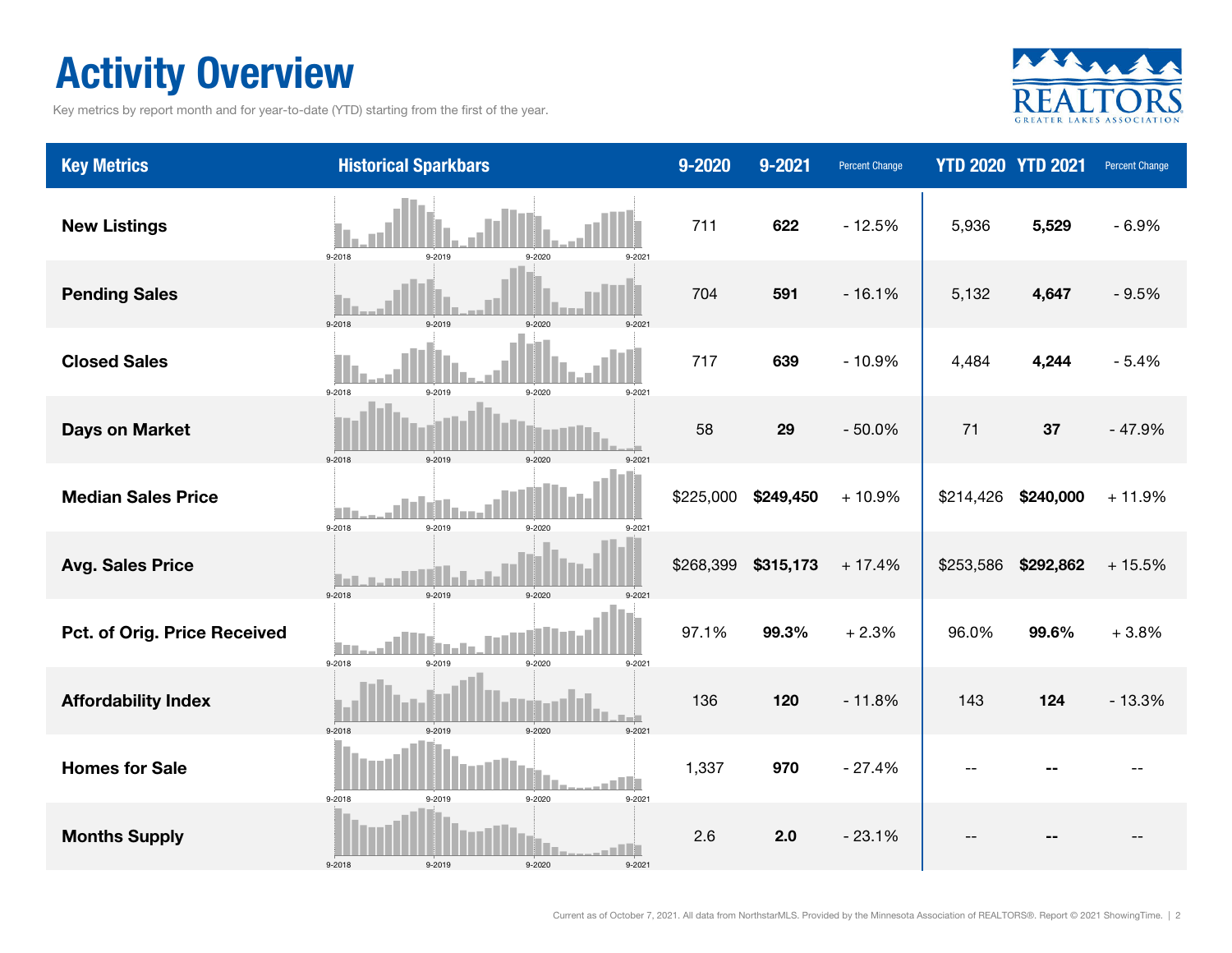### New Listings

A count of the properties that have been newly listed on the market in a given month.





| <b>New Listings</b> |     | <b>Prior Year</b> | <b>Percent Change</b> |
|---------------------|-----|-------------------|-----------------------|
| October 2020        | 474 | 502               | -5.6%                 |
| November 2020       | 282 | 282               | $0.0\%$               |
| December 2020       | 212 | 192               | $+10.4%$              |
| January 2021        | 266 | 333               | $-20.1%$              |
| February 2021       | 325 | 421               | $-22.8%$              |
| March 2021          | 563 | 660               | $-14.7\%$             |
| April 2021          | 599 | 626               | $-4.3%$               |
| May 2021            | 764 | 840               | $-9.0\%$              |
| June 2021.          | 789 | 819               | $-3.7\%$              |
| <b>July 2021</b>    | 785 | 761               | $+3.2\%$              |
| August 2021         | 816 | 765               | $+6.7%$               |
| September 2021      | 622 | 711               | $-12.5\%$             |
| 12-Month Avg        | 541 | 576               | $-6.1\%$              |

#### Historical New Listings by Month

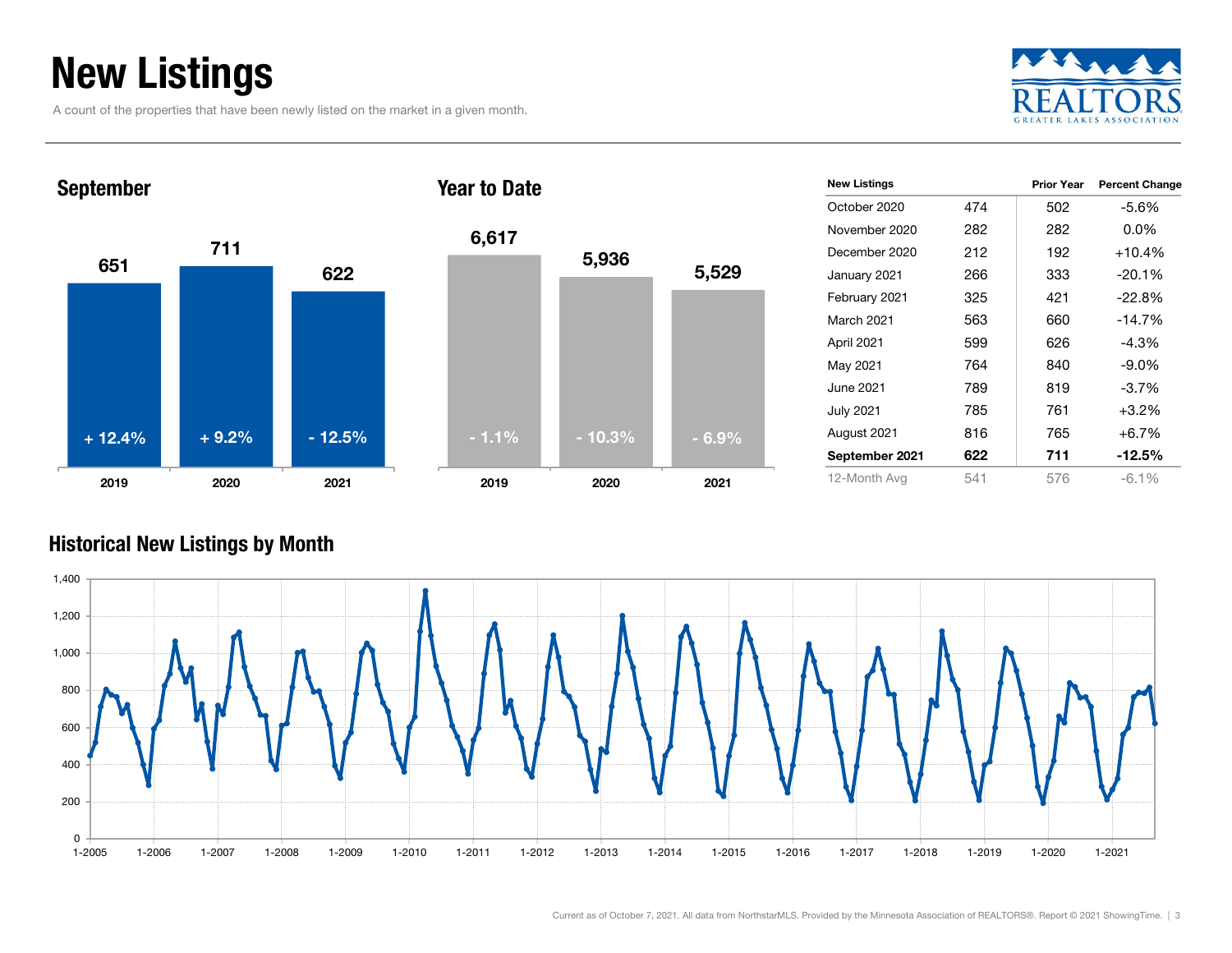### Pending Sales

A count of the properties on which offers have been accepted in a given month.





| <b>Pending Sales</b> |     | <b>Prior Year</b> | <b>Percent Change</b> |
|----------------------|-----|-------------------|-----------------------|
| October 2020         | 550 | 441               | $+24.7%$              |
| November 2020        | 376 | 306               | $+22.9%$              |
| December 2020        | 304 | 231               | +31.6%                |
| January 2021         | 294 | 266               | $+10.5%$              |
| February 2021        | 292 | 274               | $+6.6\%$              |
| <b>March 2021</b>    | 503 | 401               | $+25.4%$              |
| April 2021           | 500 | 424               | $+17.9%$              |
| May 2021             | 604 | 666               | -9.3%                 |
| June 2021.           | 593 | 806               | $-26.4%$              |
| <b>July 2021</b>     | 592 | 835               | $-29.1%$              |
| August 2021          | 678 | 756               | $-10.3%$              |
| September 2021       | 591 | 704               | $-16.1%$              |
| 12-Month Avg         | 490 | 509               | $-3.7\%$              |

#### Historical Pending Sales by Month

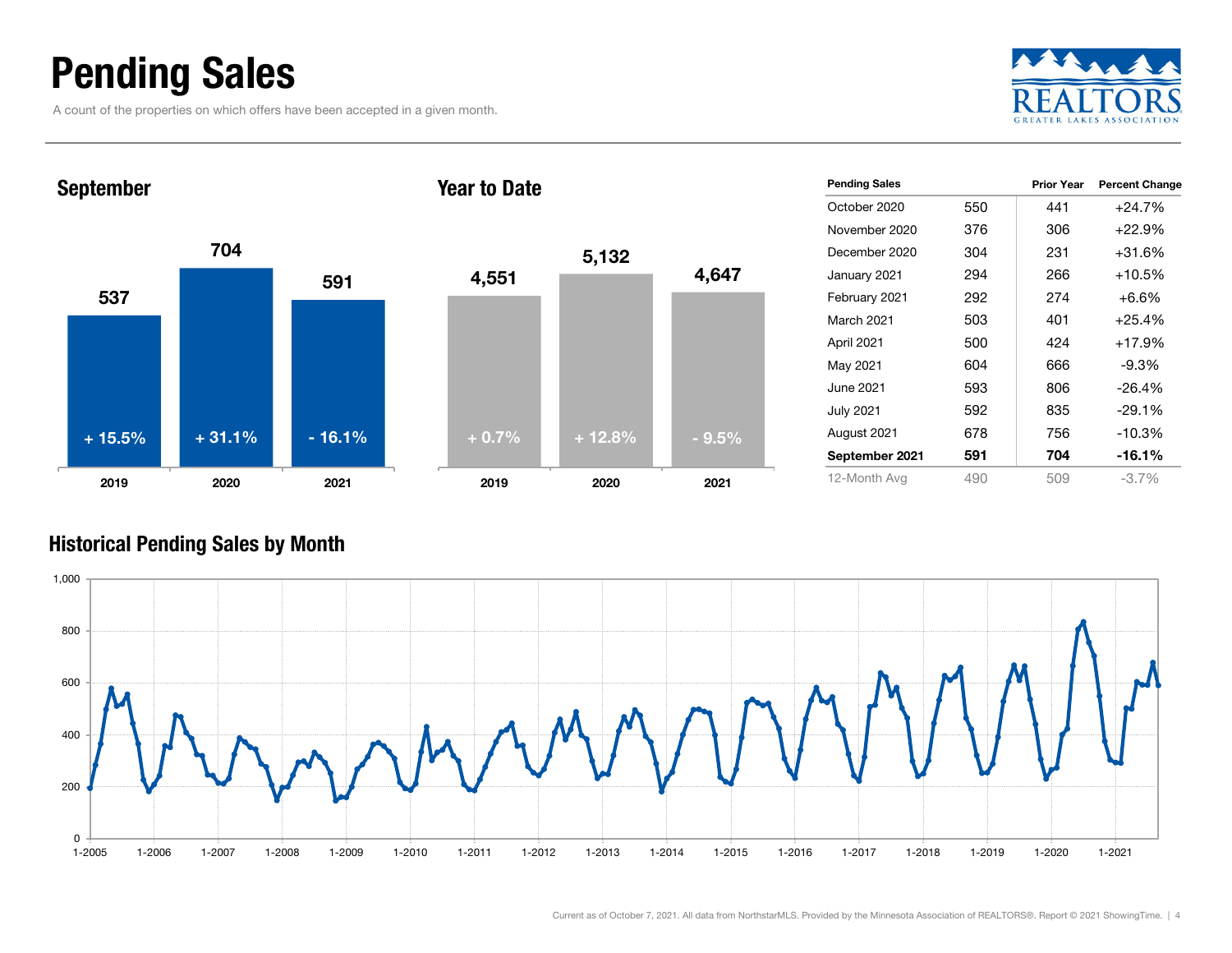### Closed Sales

A count of the actual sales that closed in a given month.





| <b>Closed Sales</b> |     | <b>Prior Year</b> | <b>Percent Change</b> |
|---------------------|-----|-------------------|-----------------------|
| October 2020        | 745 | 540               | $+38.0%$              |
| November 2020       | 527 | 441               | $+19.5%$              |
| December 2020       | 447 | 318               | $+40.6%$              |
| January 2021        | 320 | 244               | $+31.1%$              |
| February 2021       | 249 | 201               | $+23.9%$              |
| <b>March 2021</b>   | 308 | 282               | $+9.2%$               |
| April 2021          | 407 | 342               | $+19.0\%$             |
| May 2021            | 514 | 472               | $+8.9%$               |
| June 2021           | 616 | 708               | $-13.0%$              |
| <b>July 2021</b>    | 574 | 826               | $-30.5%$              |
| August 2021         | 617 | 692               | $-10.8%$              |
| September 2021      | 639 | 717               | $-10.9\%$             |
| 12-Month Avg        | 497 | 482               | $+3.1%$               |

#### Historical Closed Sales by Month

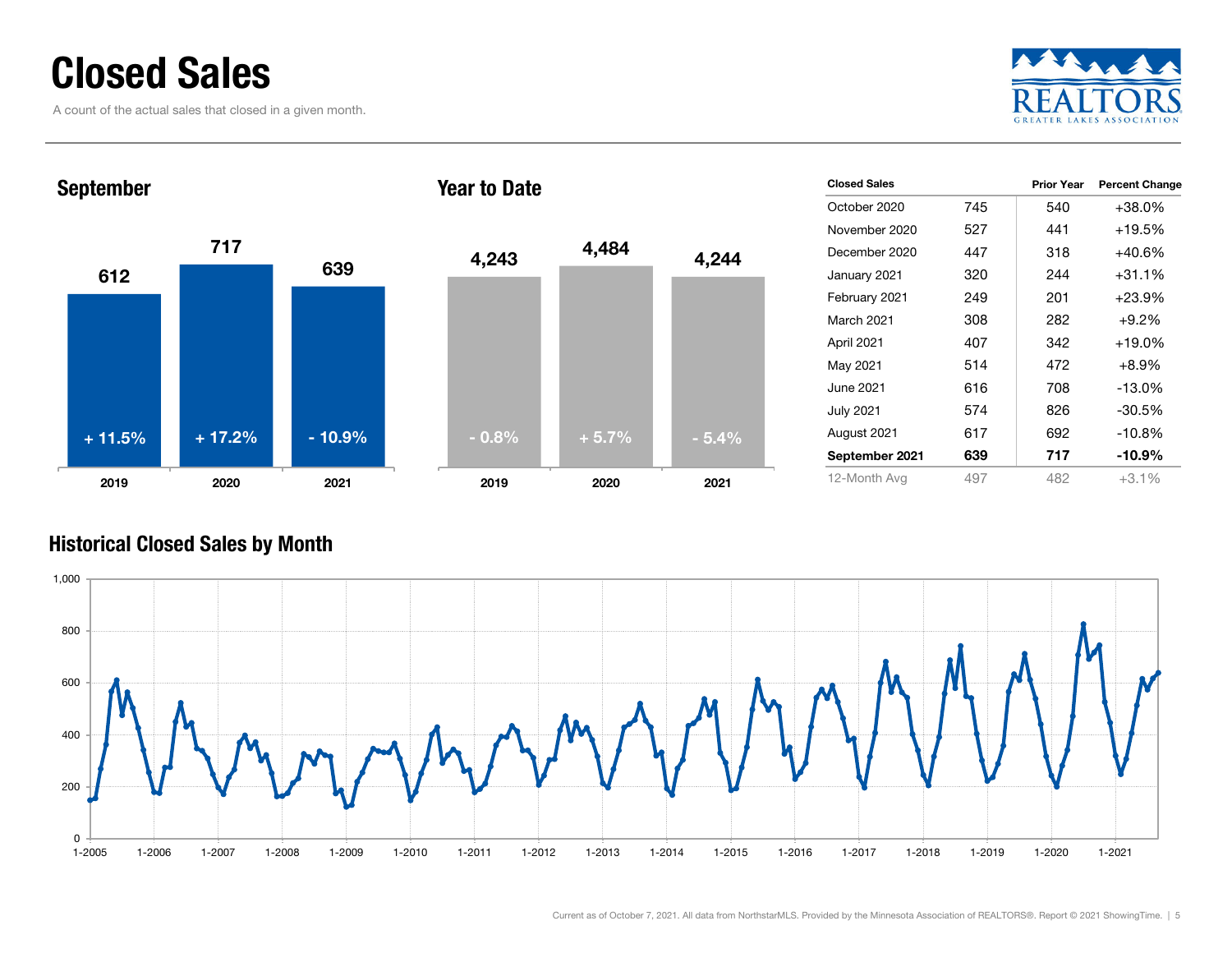### Days on Market Until Sale

Average number of days between when a property is listed and when an offer is accepted in a given month.





#### Historical Days on Market Until Sale by Month

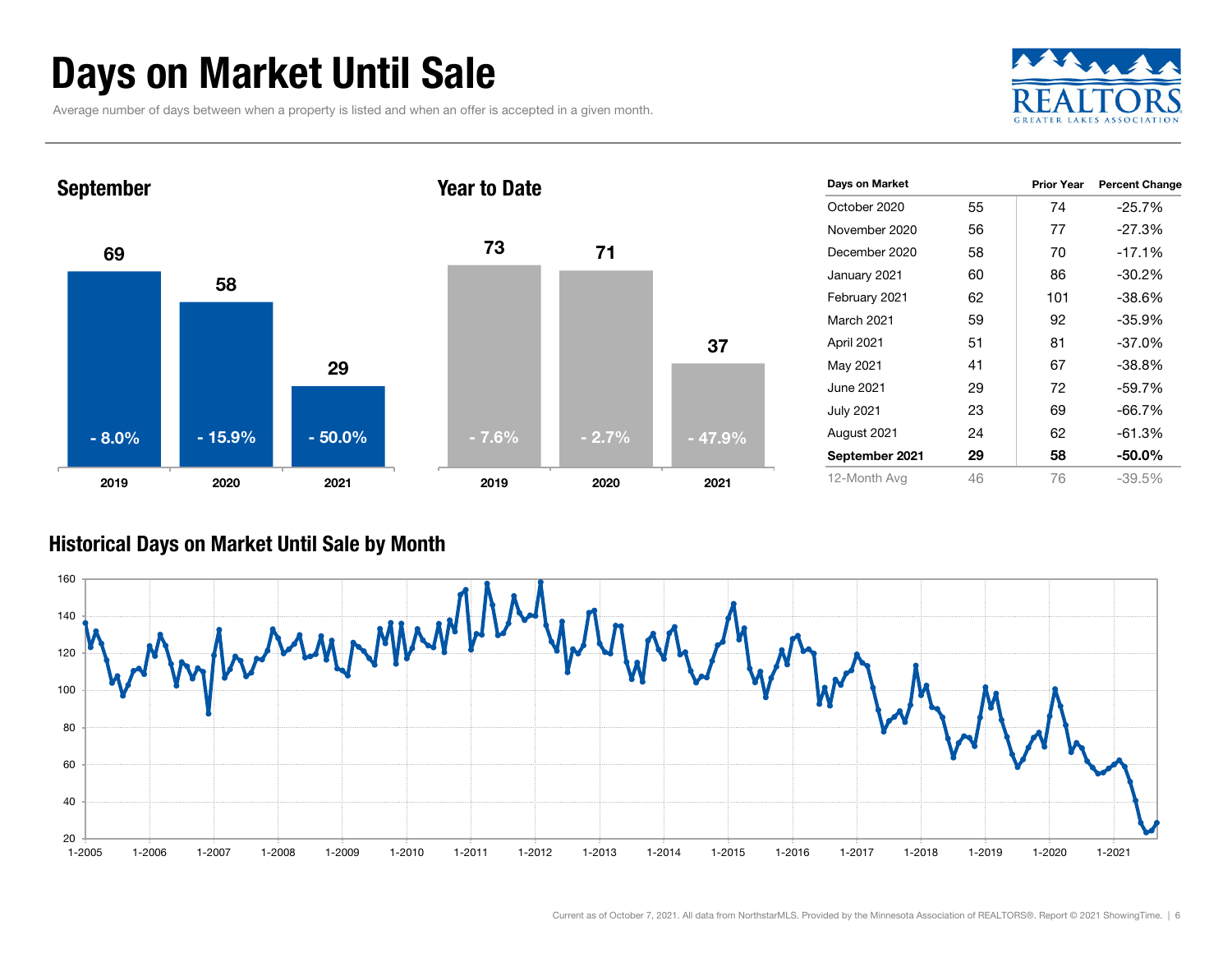### Median Sales Price

Point at which half of the sales sold for more and half sold for less, not accounting for seller concessions, in a given month.



#### September

#### Year to Date



| <b>Median Sales Price</b> |           | <b>Prior Year</b> | <b>Percent Change</b> |
|---------------------------|-----------|-------------------|-----------------------|
| October 2020              | \$232,250 | \$201,000         | $+15.5%$              |
| November 2020             | \$229,900 | \$184,500         | $+24.6%$              |
| December 2020             | \$225,000 | \$177,500         | $+26.8%$              |
| January 2021              | \$206,200 | \$177,500         | +16.2%                |
| February 2021             | \$211,500 | \$174,500         | $+21.2%$              |
| March 2021                | \$203,000 | \$190,750         | $+6.4\%$              |
| April 2021                | \$236,150 | \$200,950         | $+17.5%$              |
| May 2021                  | \$242,750 | \$218,750         | $+11.0%$              |
| June 2021                 | \$260,000 | \$216,000         | $+20.4%$              |
| <b>July 2021</b>          | \$250,000 | \$220,000         | $+13.6%$              |
| August 2021               | \$256,500 | \$225,000         | $+14.0%$              |
| September 2021            | \$249,450 | \$225,000         | +10.9%                |
| 12-Month Avg              | \$233,558 | \$200,954         | $+16.2%$              |

#### Historical Median Sales Price by Month

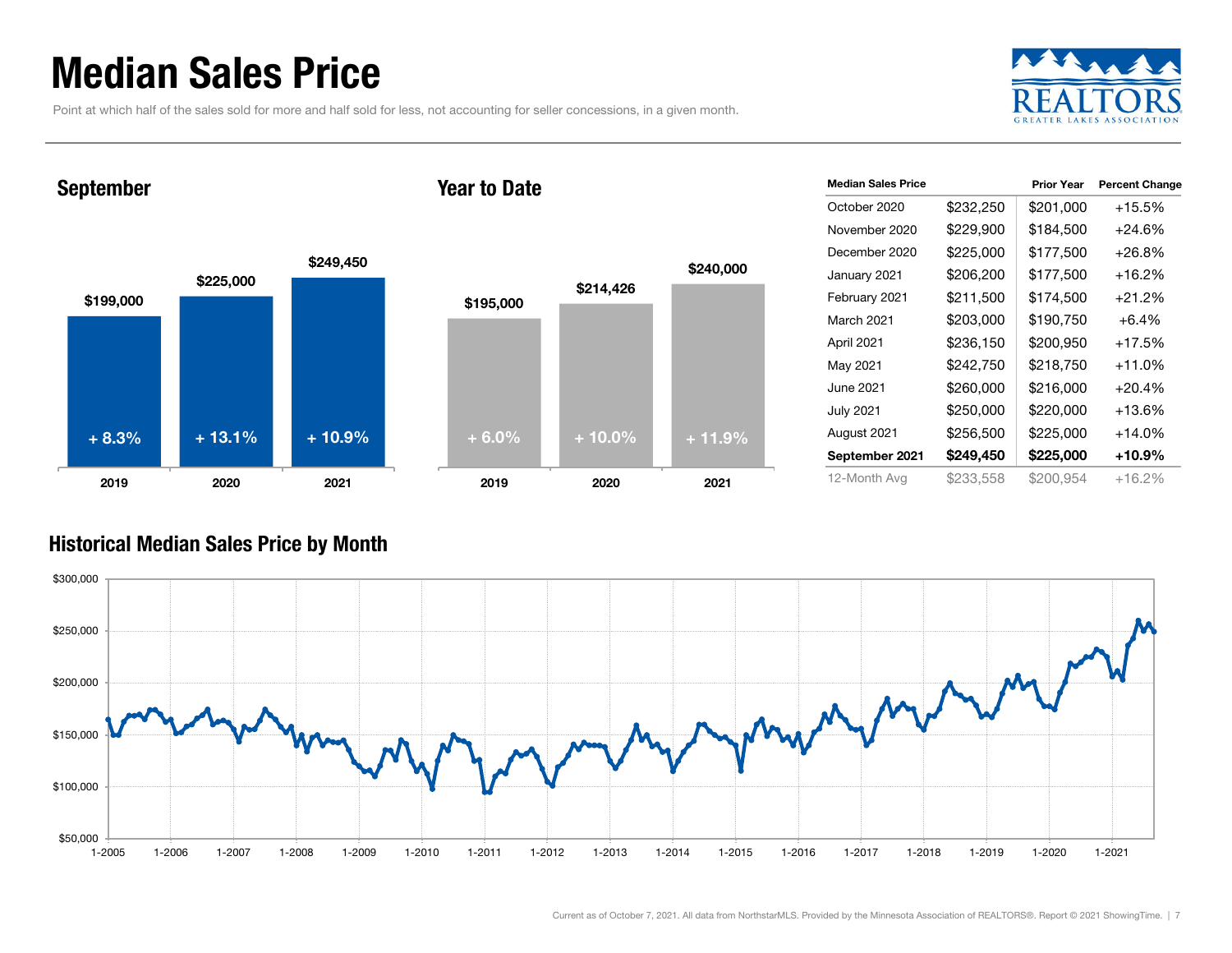### Average Sales Price

Average sales price for all closed sales, not accounting for seller concessions, in a given month.



September

#### Year to Date



| Avg. Sales Price |           | <b>Prior Year</b> | <b>Percent Change</b> |  |  |
|------------------|-----------|-------------------|-----------------------|--|--|
| October 2020     | \$304,278 | \$244,313         | $+24.5%$              |  |  |
| November 2020    | \$284,851 | \$214,837         | $+32.6%$              |  |  |
| December 2020    | \$263,157 | \$230,479         | $+14.2%$              |  |  |
| January 2021     | \$252,073 | \$207,816         | $+21.3%$              |  |  |
| February 2021    | \$248,585 | \$209,747         | $+18.5%$              |  |  |
| March 2021       | \$236,654 | \$229,765         | $+3.0%$               |  |  |
| April 2021       | \$275,823 | \$216,761         | $+27.2%$              |  |  |
| May 2021         | \$309,099 | \$249,712         | $+23.8%$              |  |  |
| June 2021        | \$311,404 | \$248,076         | $+25.5%$              |  |  |
| <b>July 2021</b> | \$291,736 | \$278,497         | +4.8%                 |  |  |
| August 2021      | \$317,207 | \$273,716         | $+15.9%$              |  |  |
| September 2021   | \$315,173 | \$268,399         | +17.4%                |  |  |
| 12-Month Avg     | \$284,170 | \$239,343         | +18.7%                |  |  |

#### Historical Average Sales Price by Month

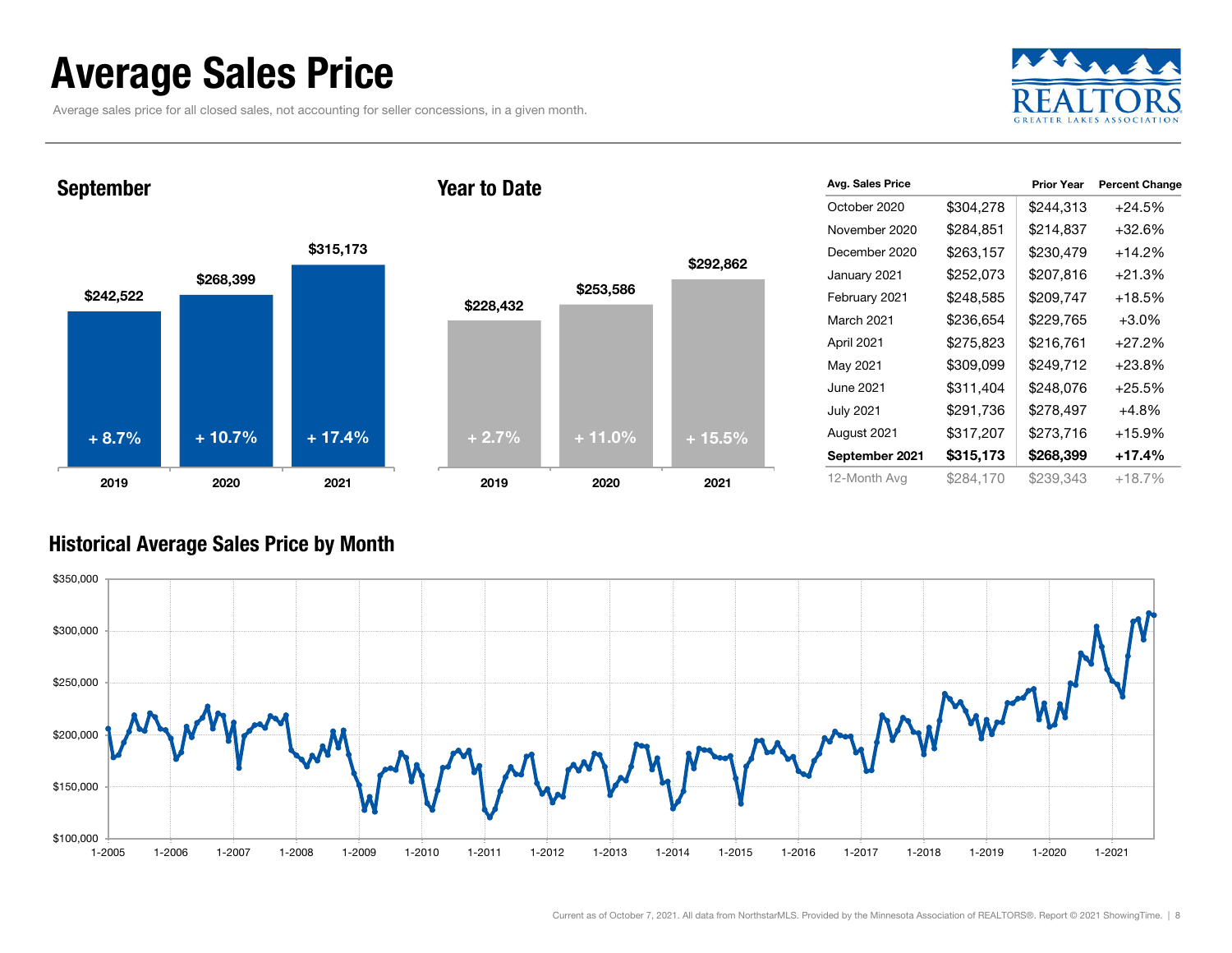### Percent of Original List Price Received

Percentage found when dividing a property's sales price by its original list price, then taking the average for all properties sold in a given month, not accounting for seller concessions.



94.2% 97.1% 99.3% 2019 2020 2021 September 95.3% 96.0% 99.6% 2019 2020 2021 Year to Date- 0.1% $\%$  + 3.1% + 2.3% + 0.4% + 0.7% + 3.8%

| Pct. of Orig. Price Received |        | <b>Prior Year</b> | <b>Percent Change</b> |  |  |
|------------------------------|--------|-------------------|-----------------------|--|--|
| October 2020                 | 97.4%  | 94.0%             | $+3.6%$               |  |  |
| November 2020                | 97.2%  | 93.2%             | +4.3%                 |  |  |
| December 2020                | 96.5%  | 94.3%             | $+2.3%$               |  |  |
| January 2021                 | 96.6%  | 93.5%             | $+3.3%$               |  |  |
| February 2021                | 95.7%  | 92.4%             | +3.6%                 |  |  |
| <b>March 2021</b>            | 96.9%  | 95.6%             | $+1.4%$               |  |  |
| April 2021                   | 99.4%  | 95.3%             | $+4.3%$               |  |  |
| May 2021                     | 100.4% | 95.7%             | $+4.9%$               |  |  |
| June 2021                    | 101.9% | 96.3%             | $+5.8%$               |  |  |
| <b>July 2021</b>             | 101.0% | 96.3%             | +4.9%                 |  |  |
| August 2021                  | 100.2% | 96.8%             | $+3.5%$               |  |  |
| September 2021               | 99.3%  | 97.1%             | $+2.3%$               |  |  |
| 12-Month Ava                 | 98.5%  | 95.0%             | +3.7%                 |  |  |

#### Historical Percent of Original List Price Received by Month

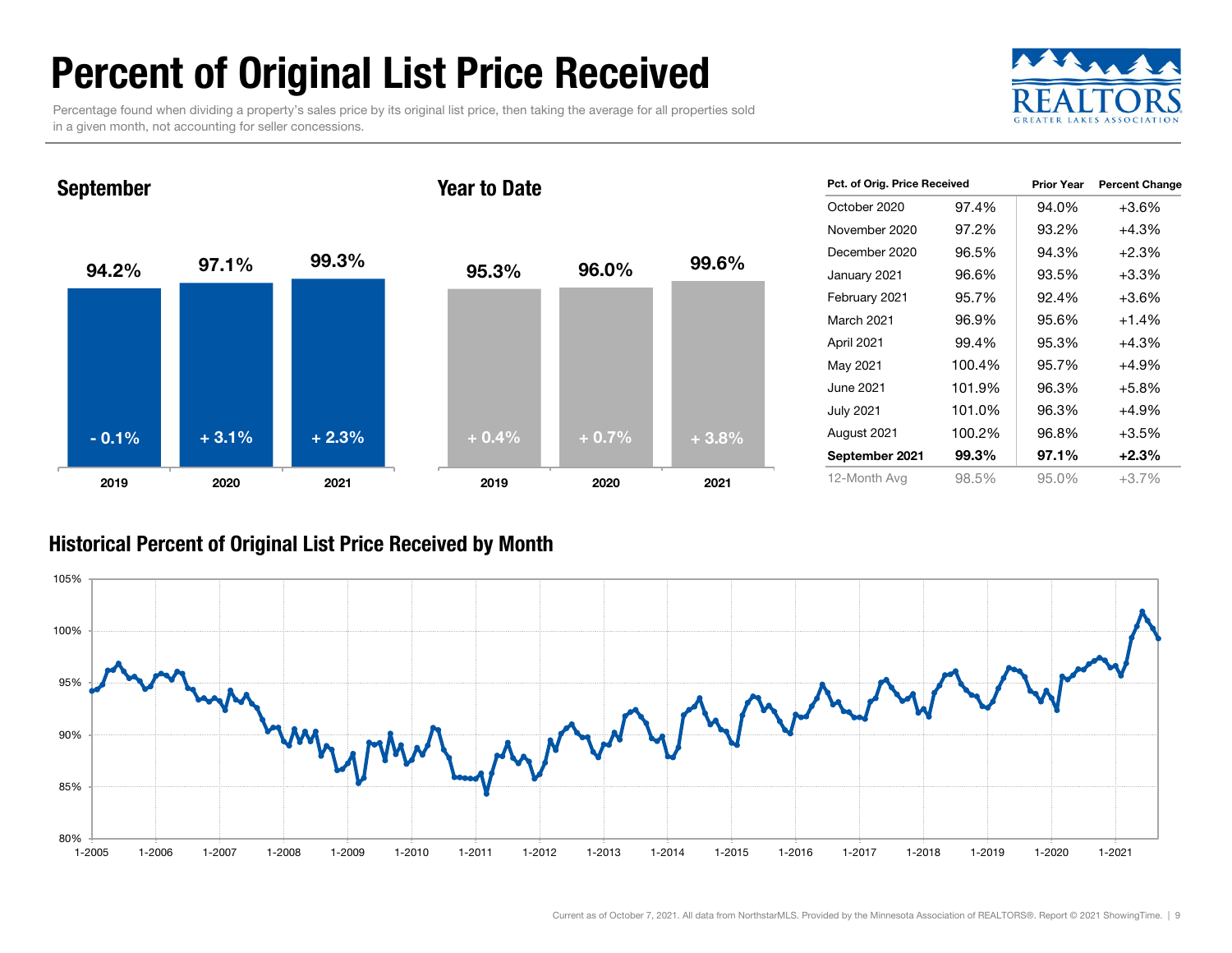## Housing Affordability Index

This index measures housing affordability for the region. For example, an index of 120 means the median household income is 120% of what is necessary to qualify for the median-priced home under prevailing interest rates. A higher number means greater affordability.





| <b>Affordability Index</b> |     | <b>Prior Year</b> | <b>Percent Change</b> |
|----------------------------|-----|-------------------|-----------------------|
| October 2020               | 133 | 144               | $-7.6%$               |
| November 2020              | 135 | 153               | -11.8%                |
| December 2020              | 138 | 159               | $-13.2\%$             |
| January 2021               | 149 | 163               | $-8.6%$               |
| February 2021              | 138 | 168               | -17.9%                |
| <b>March 2021</b>          | 144 | 148               | $-2.7%$               |
| April 2021                 | 127 | 148               | $-14.2%$              |
| May 2021                   | 124 | 135               | $-8.1%$               |
| June 2021                  | 114 | 139               | $-18.0\%$             |
| <b>July 2021</b>           | 120 | 138               | $-13.0\%$             |
| August 2021                | 117 | 136               | $-14.0\%$             |
| September 2021             | 120 | 136               | $-11.8%$              |
| 12-Month Avg               | 130 | 147               | $-11.6%$              |

#### Historical Housing Affordability Index by Mont h

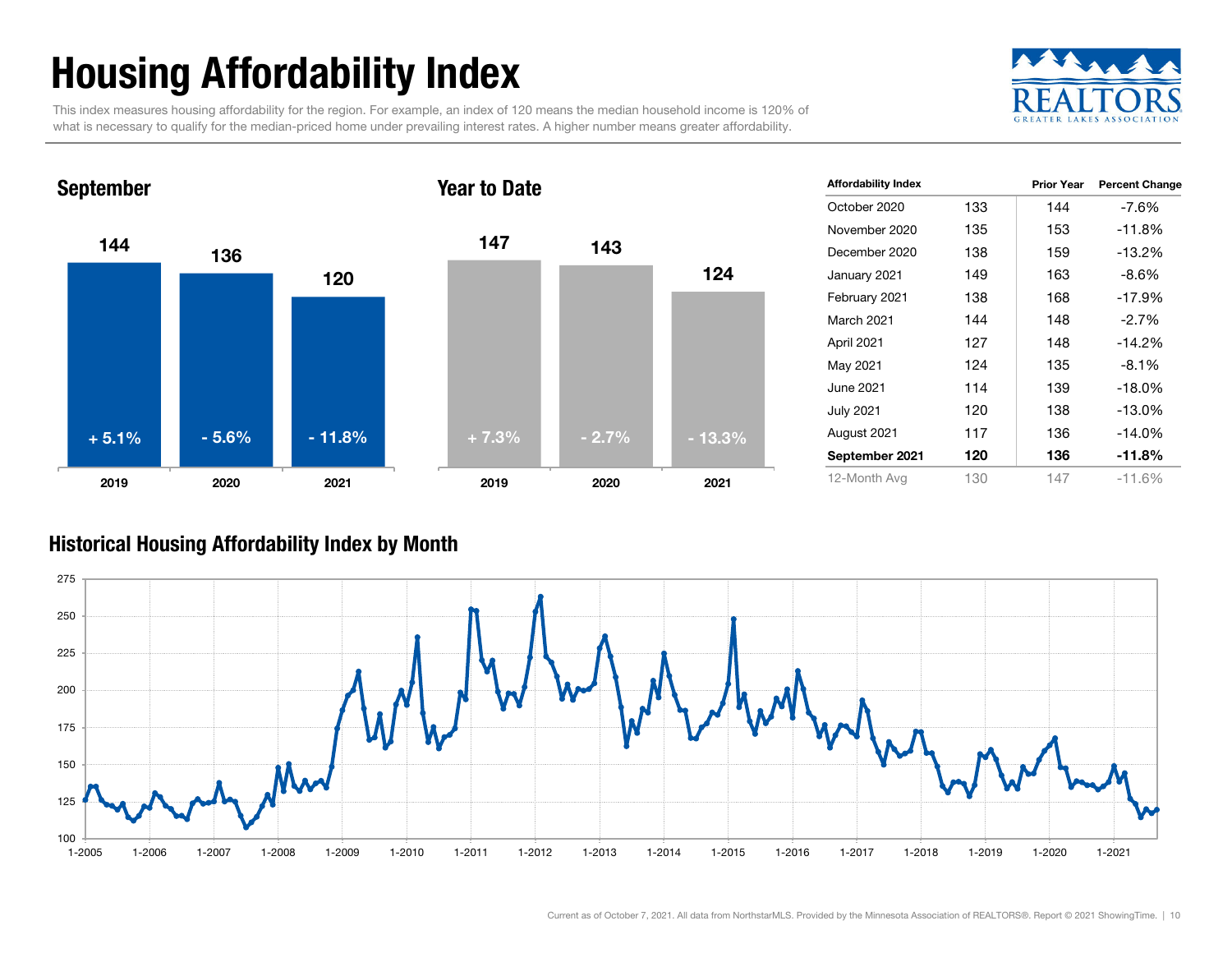### Inventory of Homes for Sale

The number of properties available for sale in active status at the end of a given month.





#### Historical Inventory of Homes for Sale by Month

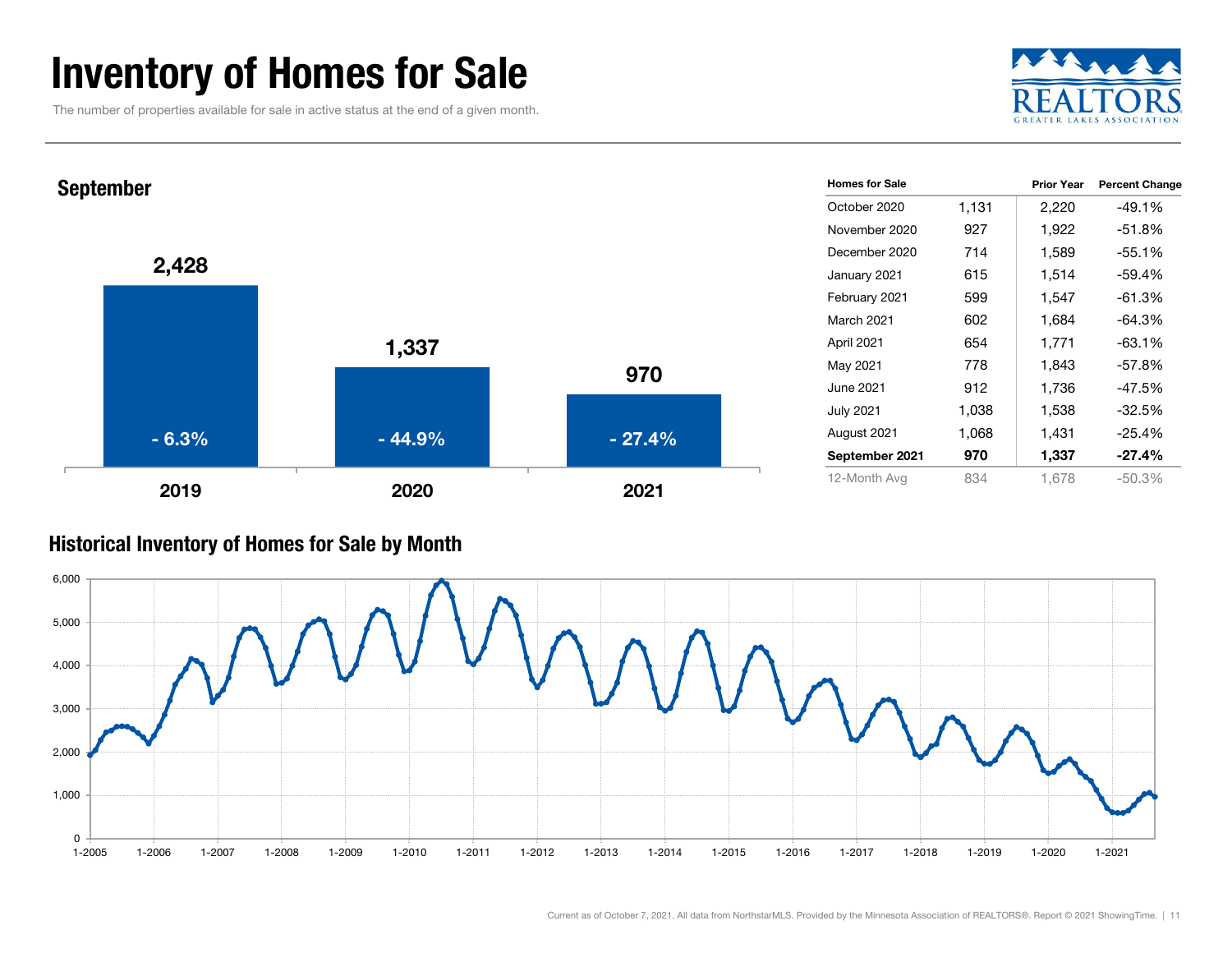### Months Supply of Inventory

The inventory of homes for sale at the end of a given month, divided by the average monthly pending sales from the last 12 months.





#### Historical Months Supply of Inventory by Month